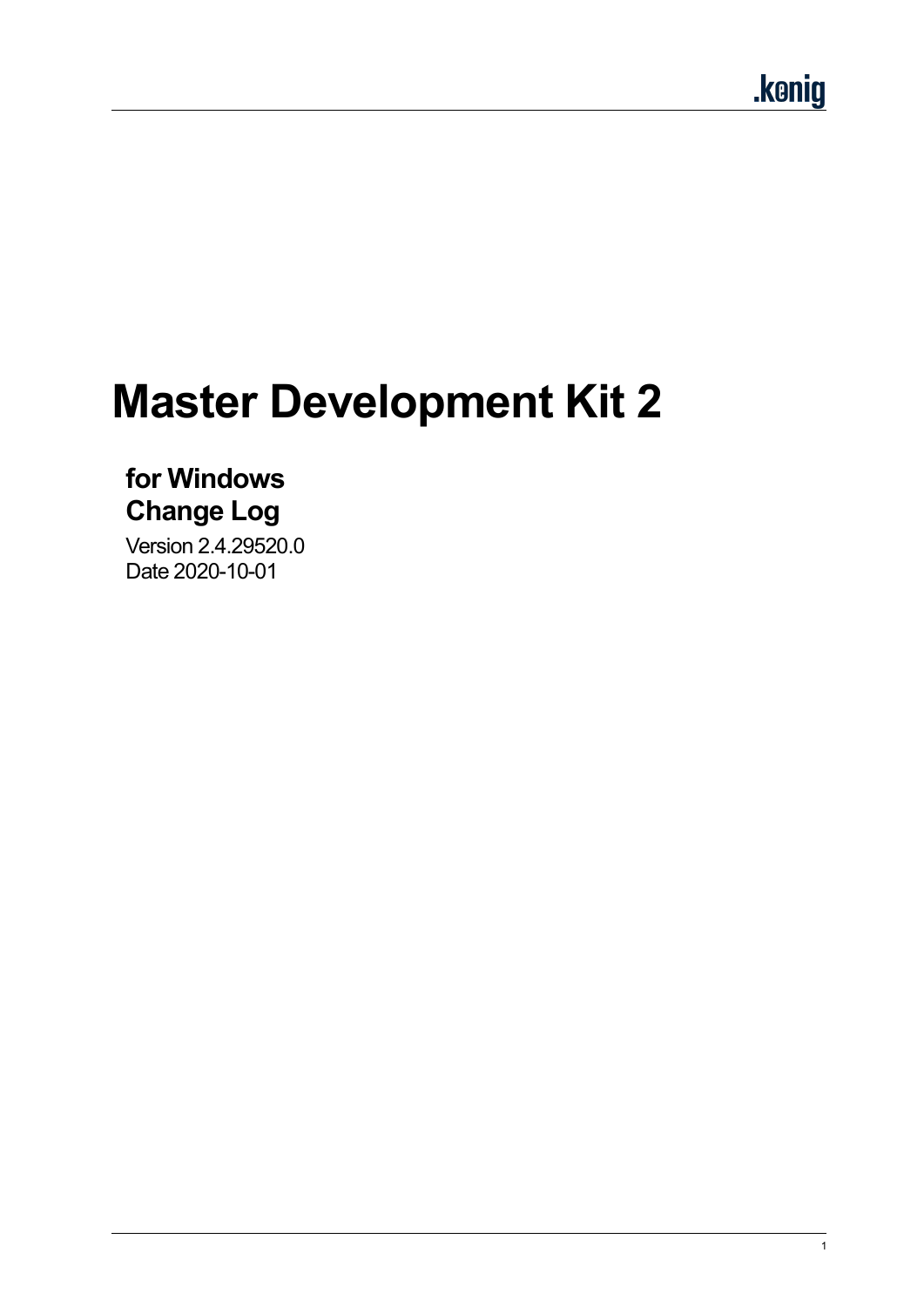# **Table of Contents**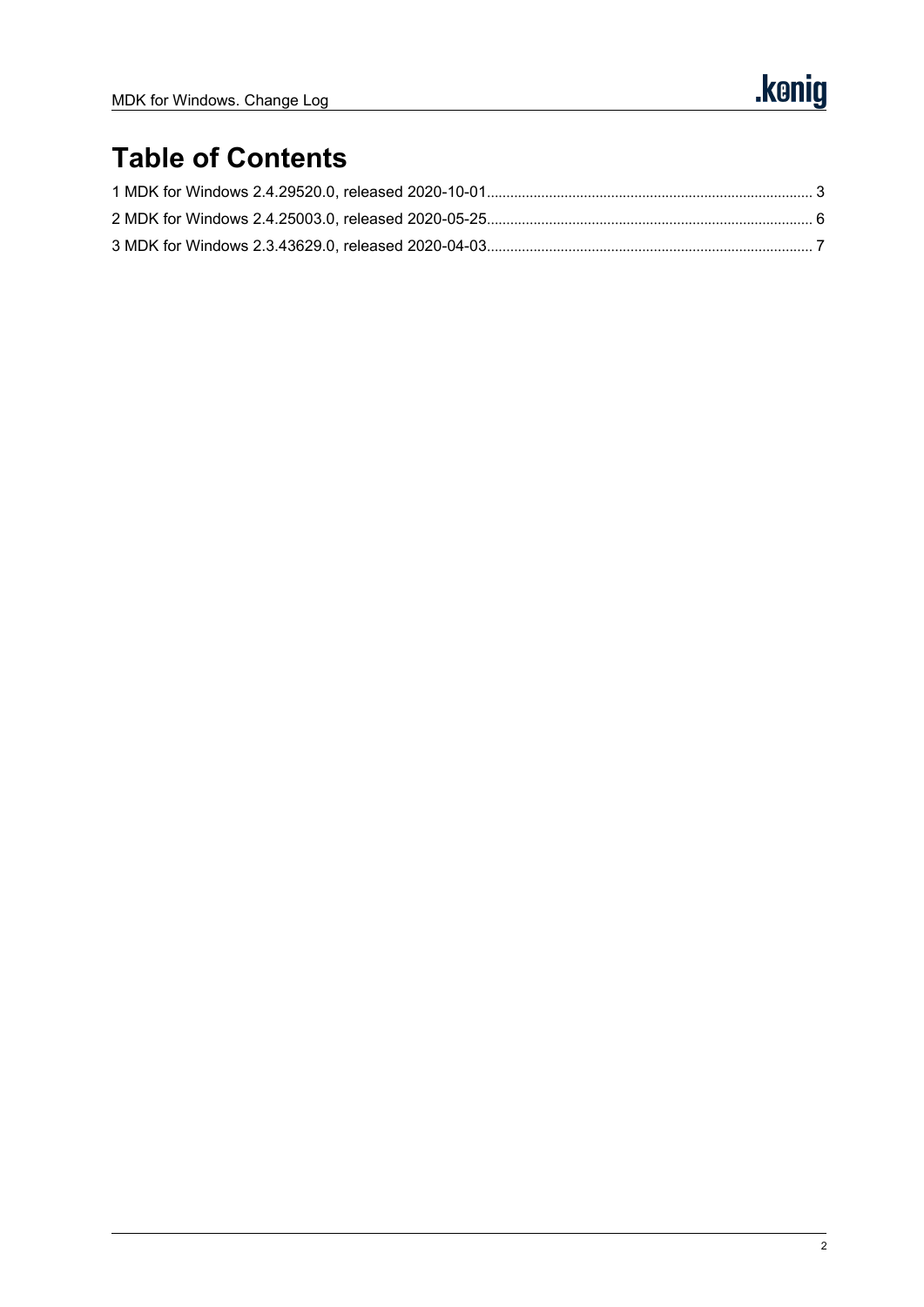## <span id="page-2-0"></span>**1 MDK for Windows 2.4.29520.0, released 2020-10-01**

### **1.1 Features**

#### **1.1.1 EoE support for Windows based OS**

From nowon it is possible to communicate between a slave and the master which is running on Windows based host, using Ethernet over EtherCAT (EoE) protocol.

The name of EoE adapter is set in the INI parameter **eoe.adapter** (default value is "opentaptun").

#### **1.1.2 Timed send emulation with channelredundancy**

A special forwarded segment and a separate queue for forwarded segments have been added to support timed send with channel redundancy.

#### **1.1.3 Custom logic for reading explicit identification value**

From nowon a custom logic is used to read explicit identification value from the device.

It reduces a Master start up time and the time of detecting topology changes.

#### **1.1.4 Operations retry at frame losing**

Added a mechanism to repeat the operation (command send, EEPROM read, memory read etc.) when frame is lost. To set number oftries, a new parameter **scheduler.retries** was added to INI file, default value is 3.

#### **1.1.5 Default transferring timeout calculation**

Implemented a mechanism of default transferring timeout (**t**) calculation:

t=MAX(MasterCycle\*2,tmin)

where  $t_{min}$ =10 ms

Therefore, t=2\*MasterCycle but not less than 10ms.

Such mechanism allows to implement fast system reaction and minimize frame lost due to delay in the system.

#### **1.1.6 Default task queue calculation**

Implemented a mechanism of setting adefault size of task queue (taskqueue.size parameter) depending on memory pool size (MemoryPoolSize parameter):

| Memory pool size, Mb | <b>Task queue</b> |
|----------------------|-------------------|
| < 64                 | 4096              |
| $64 \leq  \geq 256$  | 8192              |
| $256 \leq $          | 16384             |

**.ken**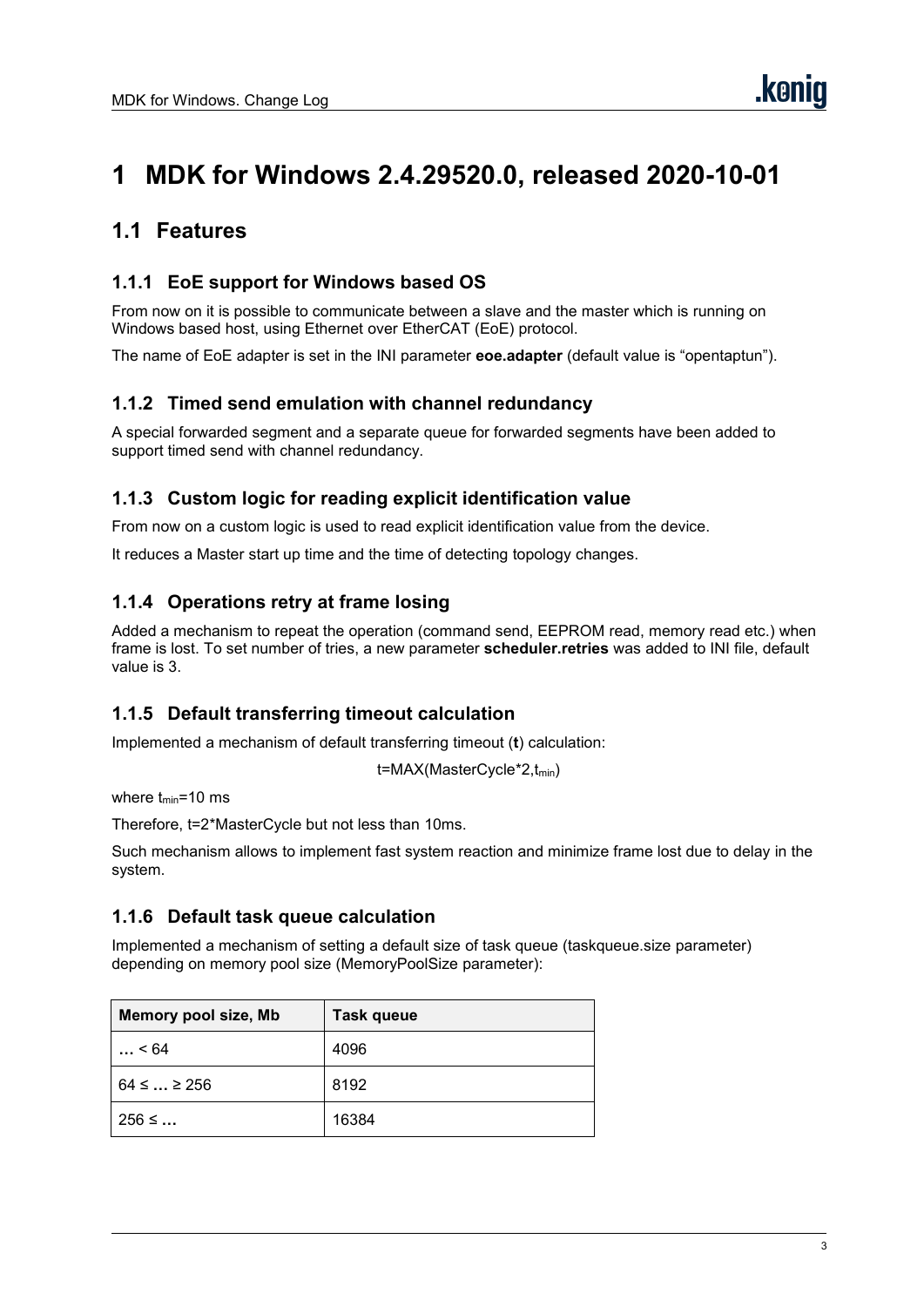#### **1.1.7 Up to 256 simultaneous slaves memory requests**

From now on the number of simultaneous requests for reading slave's memory is increased up to 256.

#### **1.1.8 Printing out INI parameters**

A possibility to print all Master initialization parameters has been added. INI parameter **Verbose** was added. When it is enabled (Verbose=1), all parameters specified in INI file are printed out at starting Master.

#### **1.1.9 New error code**

ECAT\_E\_FRAME\_CMD\_SIZE\_LIMIT is new error code means "Process frame error: the command size is too big to be placed into the frame".

#### **1.1.10 INI file extension**

New initialisation parameters have been added to configure Master using its INI file.

**ss.eeprom.maxrequests** - maximum number of simultaneously serviced EEPROM requests

**transition.maxcommandsperslave** - maximum number of commands to be sent to slave at a time.

**scheduler.oncepercycle** - schedule one driver send request per cycle.

**scheduler.queueing.timeout.cycles** - numberof master cycles for queuing timeout.

Updated default values of the following parameters:

DrvTxAffinity=1, DrvRxAffinity=1, threads.count=3, threads.0.executors=rt, threads.0.priority=15, threads.0.affinity=2, threads.1.executors=work, threads.1.priority=2, threads.2.executors=sync,sys, threads.2.priority=15, scheduler.oncepercycle=1, scheduler.allatonce=1, ecatrouter.fwd.postponed=1, topology.maxconcurrentcmds=100, transition.maxcommandsperslave=100, transition.slavetransitionattempts=0.

#### **1.1.11 New variable to share data folder**

Now to set shared data folder, the environment variable ECAT\_MASTER\_MAKE\_DATA\_FOLDER\_SHARE is used instead of CFG\_SHAREDATADIR.

#### **1.1.12 Slaves configuration for Autoconfigurator in slavelib sub-folder**

From nowon slaves configuration (uESI files generated in KPA EtherCAT Studio 2) should be in the slavelib sub-folder of either default folder or custom folder set in KPA\_AC\_ESI\_DIR\_NAME, deppending what is used.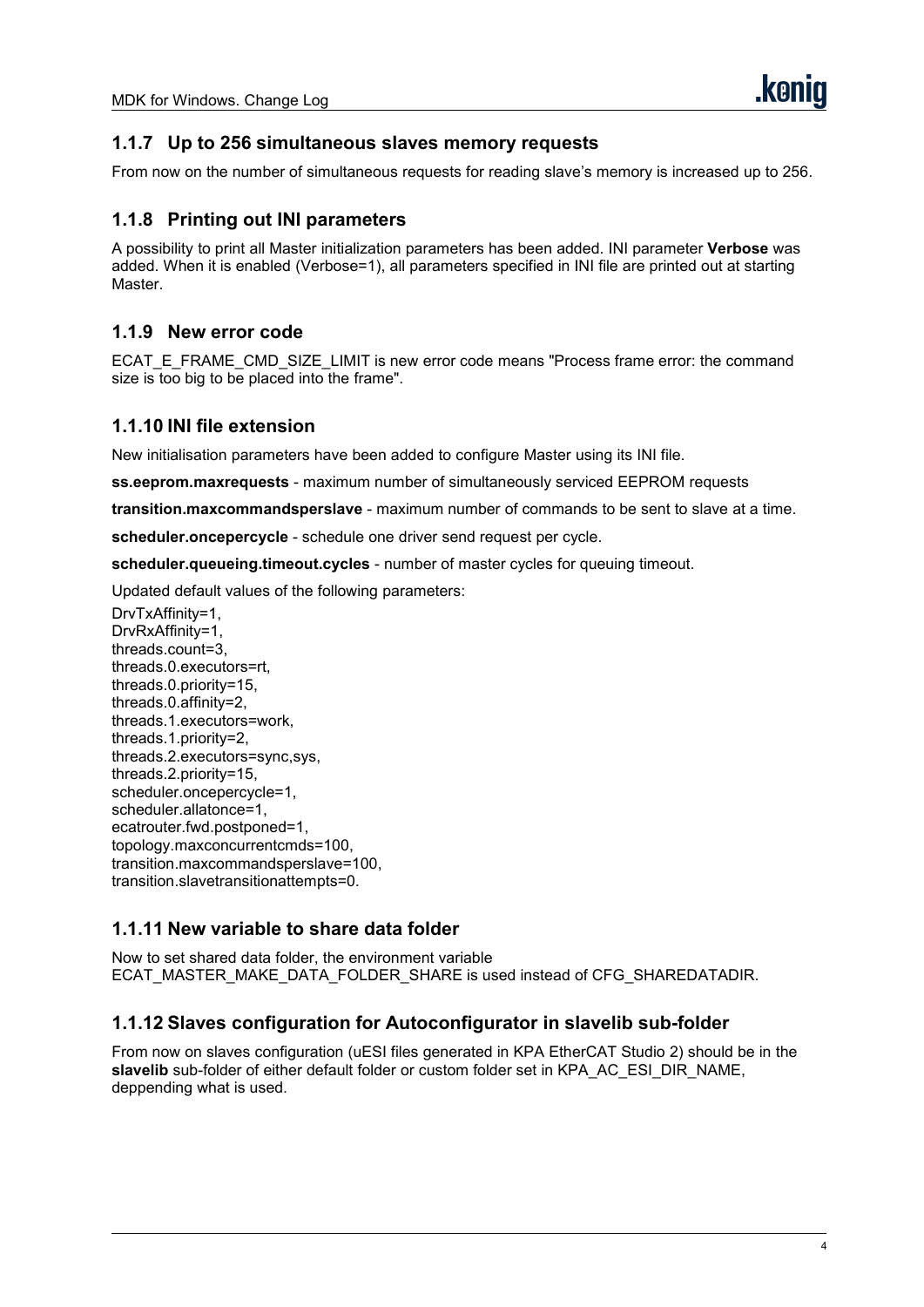#### **1.1.13 New API call to get RPC properties**

New API call EcatRPCGetCapabilities has been added. It allows to get RPC API version and transport buffer size.

```
MKPA RPCCLIENT EXPORT ECAT RESULT EcatRPCGetCapabilities(
       IN ECAT WORD connectionID,
       OUT ECAT_DWORD * pdwApiVersion,
       OUT ECAT_DWORD * pdwCapabilities,
       OUT ECAT_DWORD * pdwTransportBufferSize);
```

```
where pdwApiVersion - version of RPC API
       pdwCapabilities - reserved for future use
       pdwTransportBufferSize - maximum size of transport buffer (can be set in INI parameter )
```
#### **1.1.14 Asynchronous mailbox call EcatRPCReadMemoryByPosIndex**

From now on EcatRPCReadMemoryByPosIndex() is called asynchronously.

#### **1.1.15 Performance improvement**

System performance has been improved by implementing a static update of Process Image region objects.

It reduces CPU usage at switching slave state therefore make the switching faster.

#### **1.1.16 Mailbox improvement**

Improved work with Mailbox protocols:

- All mailbox operations are stopped at slave state changing.
- Mailbox request execution is stopped if slave is offline.
- CoE module re-factoring.

#### **1.1.17 EEPROM operations improvement**

During EEPROM operations slaves are accessed sequentially, one by one.

#### **1.1.18 KPA Framework improvement**

Dynamic allocation and re-allocation of items in EcatSyncQueueLoopData have been added.

#### **1.1.19 Fault notifications improvement**

Separate error codes have been added to handle memory pool fails during Master initialization and to notify about certain functionality unsupported by KPA network driver

#### **1.1.20 Python application for RPC client**

New Python application to work with RPC client.

#### **1.1.21 Review of Windows PCAP driver usage**

Improved safety, synchronization and performance of PCAP driver usage.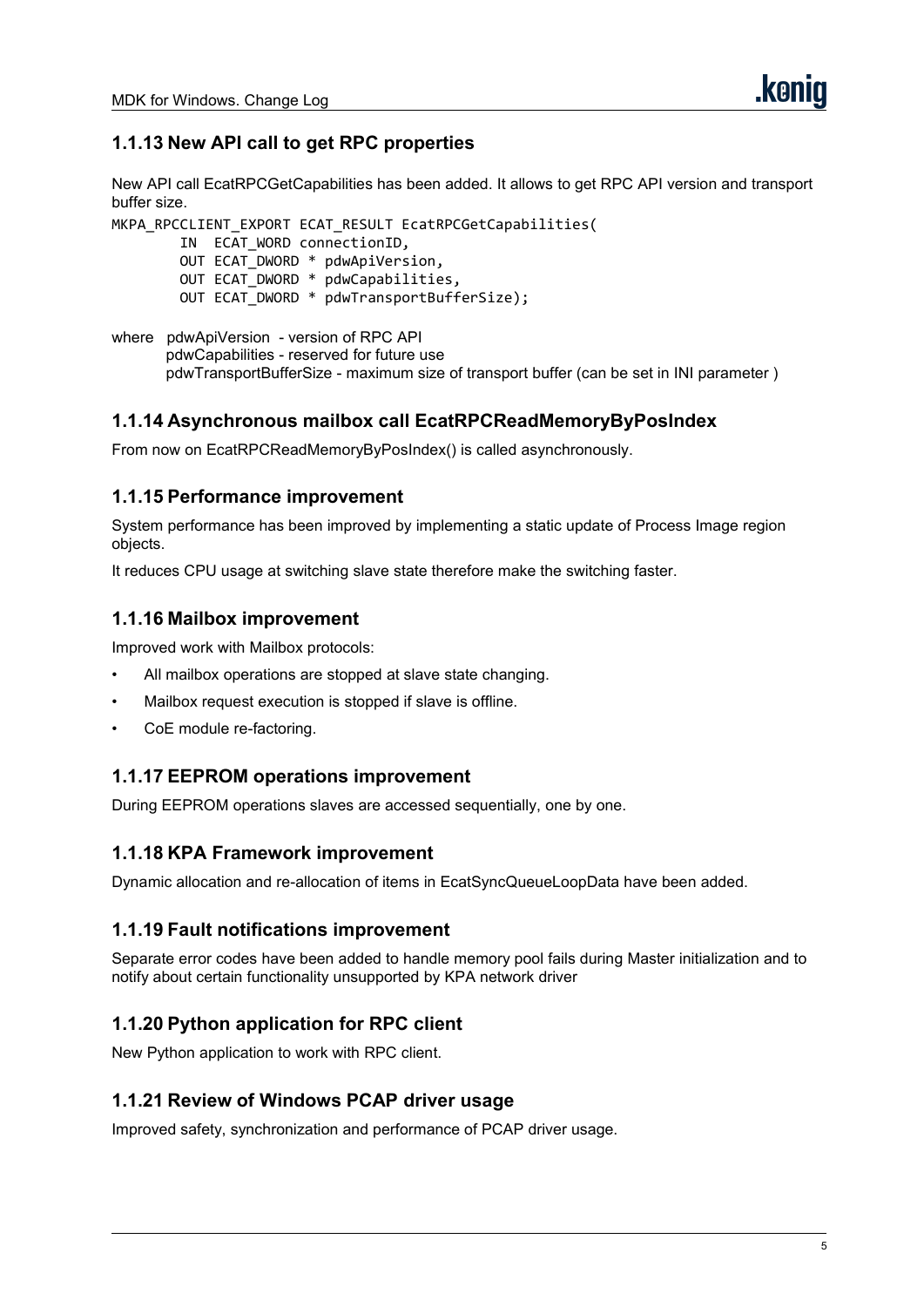### **1.2 Fixed bugs**

- Mailbox counter is reset on any Slave state transition.
- Exception happens on the attempt to close a network adapter while working in timed send emulation mode.
- Repeated FoE Download operation fails with error after an interrupted attempt.
- Multimaster functionality is not available when timed send emulation is enabled.
- ECAT\_E\_FRAME\_SEND\_TIMEOUT happens on big configuration in ECAT send scheduler
- Master crashes after requesting state if Distributed Clock is enabled.
- Cycle time is up to one second while transferring from Pre-Operational to Safe-Operational states.
- Master default folder is not available in the network.
- Sending of multiple frames takes a lot of time.
- Getting of adapters list causes master cycle delay.
- Task queue overflow happens at scanning big bus configuration.
- Resource Manager bug fix.
- Command size limit is not checked while parsing ENI file and building a frame.
- Wrong order of master modules de-initialization.
- Fast reaction on slave requested state change, auto-recovery cycle should be aborted when a new state has been required
- Maximum frame size: incorrect procedures of its calculation and usage for real-time context.
- Attach to Master configured with non-existing network card is successful.
- Last slave on the bus is missing or not recognized.
- Memory leak happens at reading slave memory.

# <span id="page-5-0"></span>**2 MDK for Windows 2.4.25003.0, released 2020-05-25**

### **2.1 Features**

#### **2.1.1 Auto configurator**

A possibility to configure the bus on the fly has been added. The Online Configuration module (Auto Configurator) allows the user application to create a bus configuration by applying slave's configuration provided by its vendor (EtherCAT Slave Information - ESI) or an extended slave's configuration generated by KPA EtherCAT Studio (user's ESI - uESI).

For details, refer to Master API Help (Getting Started/ Autoconfigurator).

#### **2.1.2 MIP Samples installation improvement**

MIP samples were moved to the Program Data folder and from nowon you can install samples for different versions of MS Visual Studio which installed on your PC. Also, it is possible to rebuild installed samples for a new version of MS Visual Studio by using the Change option of MIP installer.

For details, refer to MDK Readme (MIP installation).

#### **2.1.3 New samples**

New samples have been added:

26\_MultiMaster - demonstrates how to work with several Master instances in the same process.

40\_SimplePLC - demonstrates the usage of MIP framework from the user application.